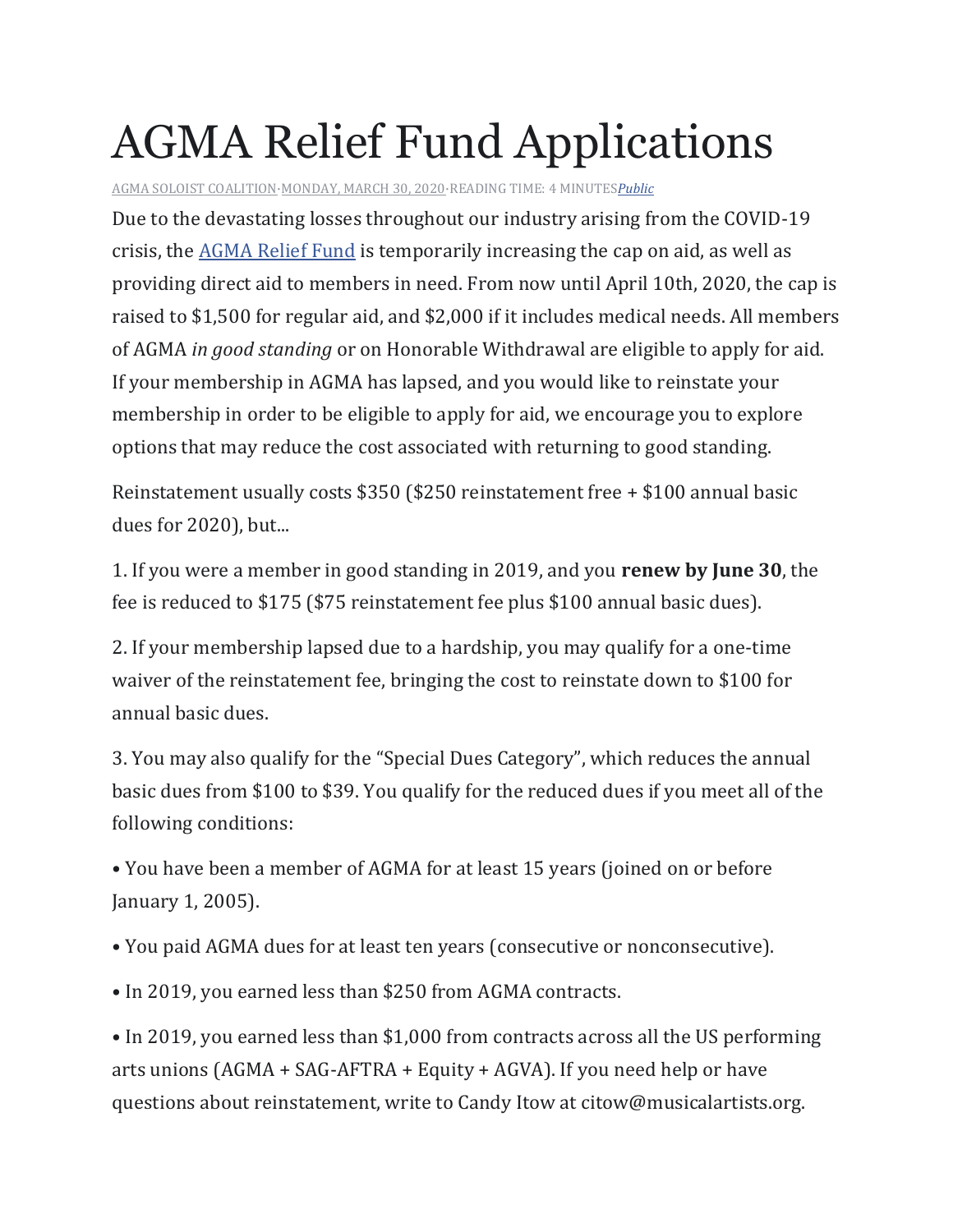Before you begin the application process, please note:

This application is used to apply for assistance from multiple aid sources. Some of those aid programs require entertainment industry earnings documentation. This documentation is NOT required to apply for aid from the AGMA Relief Fund.

We recommend you add the following addresses to your email whitelist, so you don't miss important correspondence pertaining to your application:

- @actorsfund.org (entire domain)
- noreply@formresponse.com
- donotreplyChasePayments@jpmorgan.com

You'll need proof of your AGMA membership to apply. You can either scan your AGMA membership card or request proof of membership (or honorable withdrawal) by writing membership@musicalartists.org. Be sure to put "Proof of Membership" in the subject line. The application asks for your AGMA membership number. This can be found on your membership card. Alternatively, your membership number is also included on all dues invoices, which are sent via email with the subject line "AGMA Dues Invoice".

## **Here are some tips for [completing your application:](https://l.facebook.com/l.php?u=https%3A%2F%2Factorsfund.jotform.com%2F200766730518860&h=AT1QTTTRc8nrnbfhBLZzqs6YVrZ5A7ocC0j_3nG8FxpU620vnBWwXiGq0D9JRfpEVqRUyr07WUJoL64tfbS7US1In619pqddEGxQeMJnbrK5U9y1BSKsJgZQu7VRFfrc1KpwHywNloOa2DP9u_T-cQ)**

1. If you are eligible for assistance from both the AGMA Relief Fund and The Actors Fund (eligibility requirements at [https://actorsfund.org/services-and](https://actorsfund.org/services-and-programs/entertainment-assistance-program)[programs/entertainment-assistance-program\)](https://actorsfund.org/services-and-programs/entertainment-assistance-program) you can apply for aid from both programs simultaneously.

2. On the "Income" page of the application, the section *"Approximate performing arts and entertainment income for the last five (5) years: (with year 1 being the most recent year)"* is **OPTIONAL** if you are only applying for aid from the AGMA Relief Fund. You can enter approximate numbers, or enter 0 (zero) in all five fields. It will not affect your eligibility for aid.